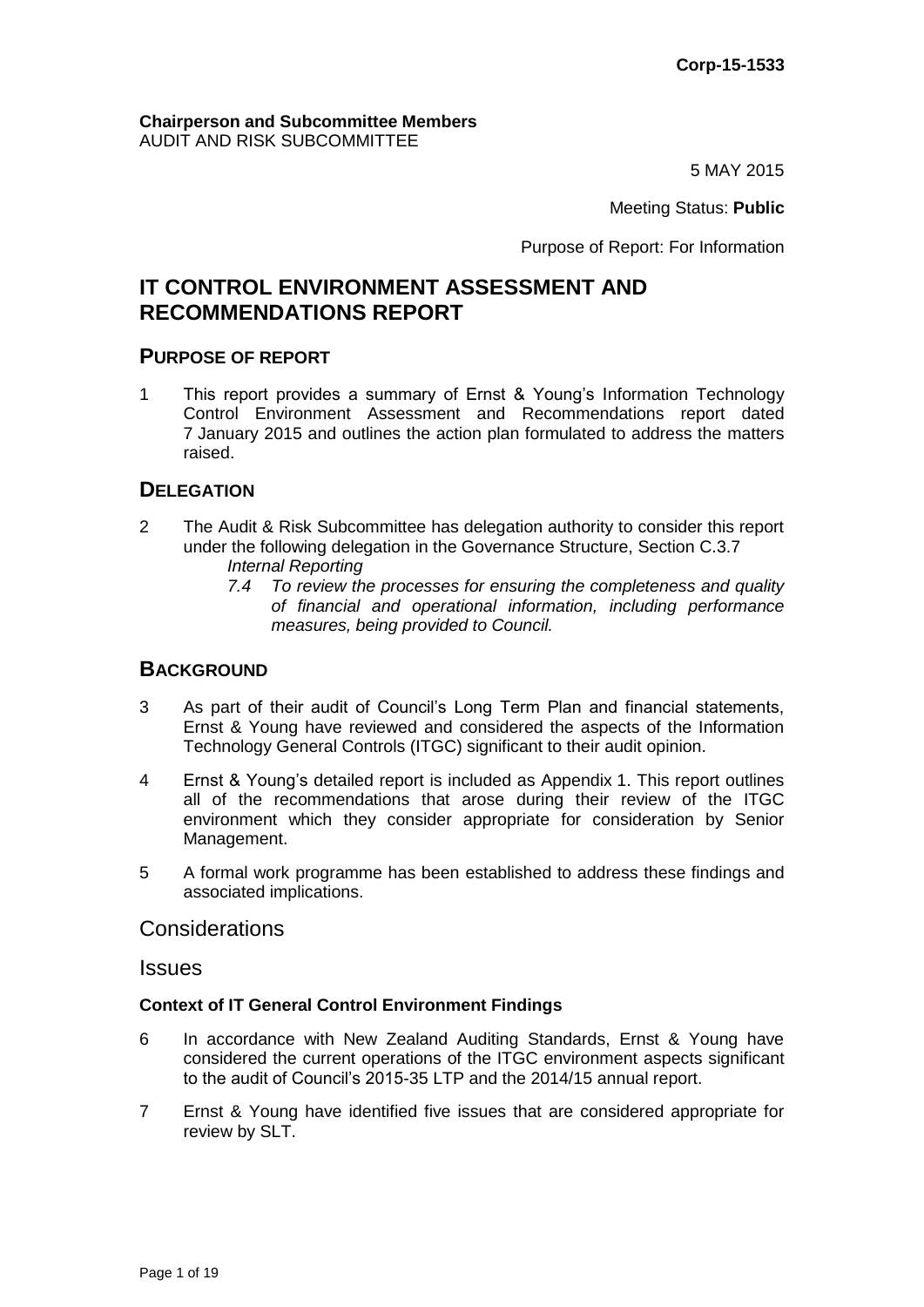- 8 Four of the issued identified were classified as high risk and the remaining one was classified as low risk. The classification of issues is defined as follows:
	- **High Risk** These recommendations relate to a serious weakness which exposes the organisation to a material extent in terms of the achievement of departmental objectives, financial results or otherwise impair KCDC's reputation. Immediate corrective action is required.
	- **Low Risk** A weakness which does not seriously detract from the system of internal control and/or operational effectiveness/efficiency but which should nevertheless be addressed by management.

### **Summary of IT General Control Environment Findings**

9 Ernst & Young's control findings, recommendations and Council's responses thereto are discussed separately below.

| <b>Audit Observation</b>              | We were provided with the change management<br>process document dated February 2011. This document<br>describes the process to be followed for the different IT<br>change types (normal, standard and emergency) within<br>Council. The Change Control Process specifies that<br>change control must ensure that the change is:<br>Recorded<br>$\circ$<br>Authorised<br>$\circ$ |  |  |  |
|---------------------------------------|---------------------------------------------------------------------------------------------------------------------------------------------------------------------------------------------------------------------------------------------------------------------------------------------------------------------------------------------------------------------------------|--|--|--|
|                                       | Planned and Implemented<br>$\circ$                                                                                                                                                                                                                                                                                                                                              |  |  |  |
|                                       | Reviewed<br>$\circ$                                                                                                                                                                                                                                                                                                                                                             |  |  |  |
|                                       | <b>Evaluated and Prioritised</b><br>$\circ$                                                                                                                                                                                                                                                                                                                                     |  |  |  |
|                                       | Tested and Documented.<br>$\Omega$                                                                                                                                                                                                                                                                                                                                              |  |  |  |
|                                       | There are two tools to capture changes; Manage Engine<br>for general IT Changes and NCS Service Request<br>module for MagiQ LTP and Budgeting module changes.<br>We noted that although the change process is<br>documented, it is not always followed, all changes are<br>not documented/formally reviewed/tested and captured.                                                |  |  |  |
| <b>Audit</b><br><b>Recommendation</b> | Management should consider:<br>Revisiting Change Management control process<br>▶<br>documentation and updating it with current KCDC<br>practices.                                                                                                                                                                                                                               |  |  |  |
|                                       | Enforcing the use of the Change Management<br>▶<br>Policy to ensure that all changes are appropriately;<br>authorised, tested, approved, monitored and<br>evidence documented.                                                                                                                                                                                                  |  |  |  |
|                                       | Optimising use of existing change management<br>▶<br>tools to ensure that all changes are adequately<br>captured.                                                                                                                                                                                                                                                               |  |  |  |

#### 10 **Change management**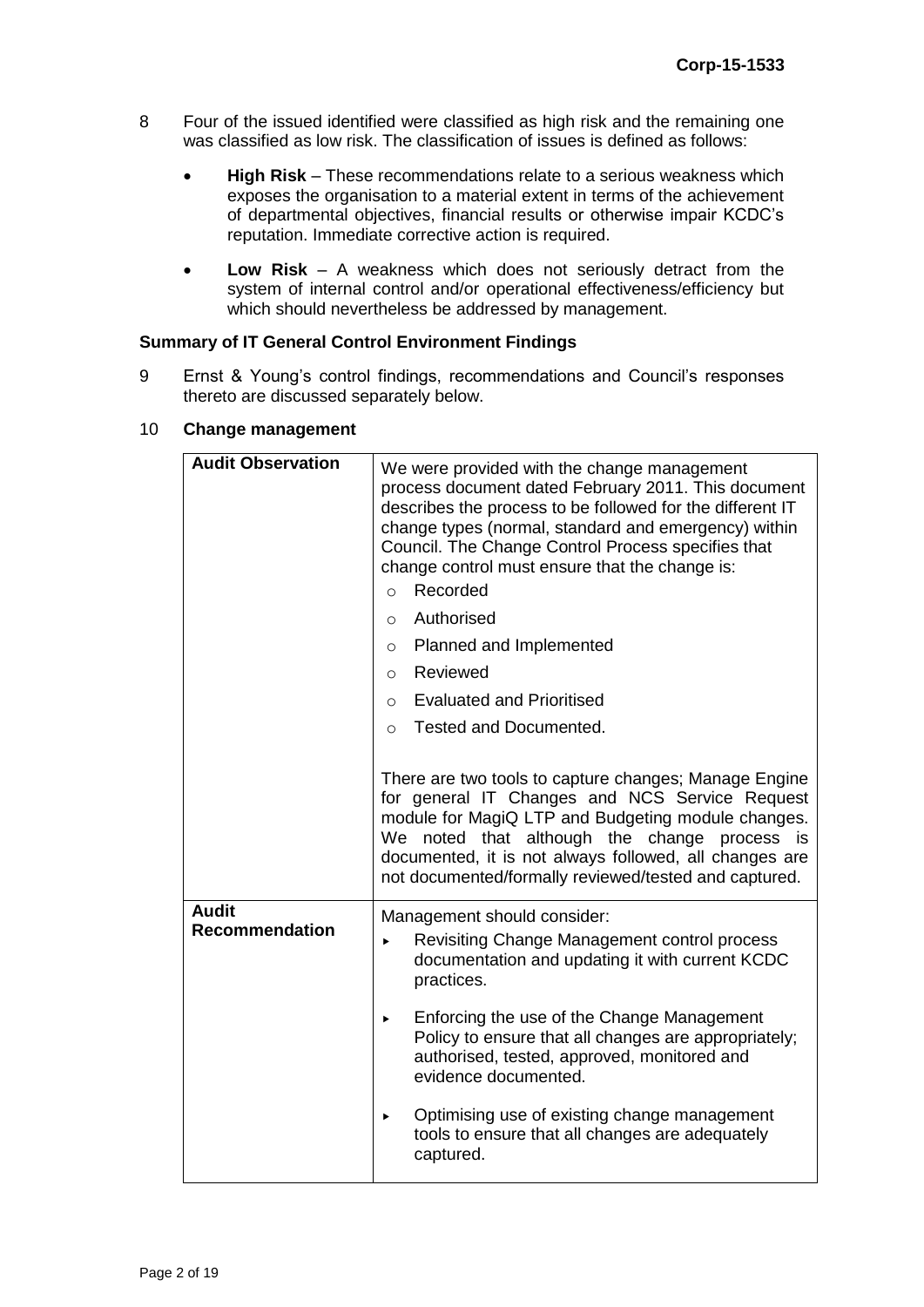|                           | Using a version management tool to ensure that<br>KCDC controls and monitors all changes in<br>production environment.                                                                                                                                                                      |  |  |
|---------------------------|---------------------------------------------------------------------------------------------------------------------------------------------------------------------------------------------------------------------------------------------------------------------------------------------|--|--|
|                           | Reviewing of system generated list of changes<br>within the existing Change Advisory Board process.                                                                                                                                                                                         |  |  |
| <b>Council's Response</b> | Council agrees with the recommendation and notes the<br>significance of the implications outlined. Council is<br>actively working on the practical implementation of<br>sound change management processes across the<br>organisation with the objective mitigating the risks<br>identified. |  |  |

# 11 **User access management processes**

| <b>Audit Observation</b> | KCDC currently has no documented and approved user<br>access management process. To manage user access,<br>a new user form is completed by the responsible<br>manager which is submitted to help desk for access<br>provisioning.                                                                                                 |  |  |  |
|--------------------------|-----------------------------------------------------------------------------------------------------------------------------------------------------------------------------------------------------------------------------------------------------------------------------------------------------------------------------------|--|--|--|
|                          | We were advised that contractor's access was set with a<br>pre-determined Active Directory with a termination date.<br>However terminated users were often not removed from<br>the systems in a timely manner. This appears to be the<br>result of the timeliness of the employees' departure<br>being communicated to Help Desk. |  |  |  |
|                          | Periodic user access reviews do not take place. The<br>current business application users are restricted to a<br>limited number in the implementation phase. We<br>understand this is expected to increase as the MagiQ<br>modules go live.                                                                                       |  |  |  |
| <b>Audit</b>             | <b>KCDC</b> should consider:                                                                                                                                                                                                                                                                                                      |  |  |  |
| <b>Recommendation</b>    | Implementing a common user access management<br>process. This process should be documented and<br>include the access request, modification, removal,<br>and review processes.                                                                                                                                                     |  |  |  |
|                          | Ensuring appropriate notification is provided to<br>Business units and the Service Desk from HR for<br>terminated employees to ensure that access to<br>systems is removed in a timely manner.                                                                                                                                    |  |  |  |
|                          | Formalising a user access review process so that it is<br>×<br>managed through a centralised location to ensure all<br>reviews are completed.                                                                                                                                                                                     |  |  |  |
|                          | Implementing regular review of user accounts to<br>×<br>ensure that access is only granted to users with a<br>need to access a system.                                                                                                                                                                                            |  |  |  |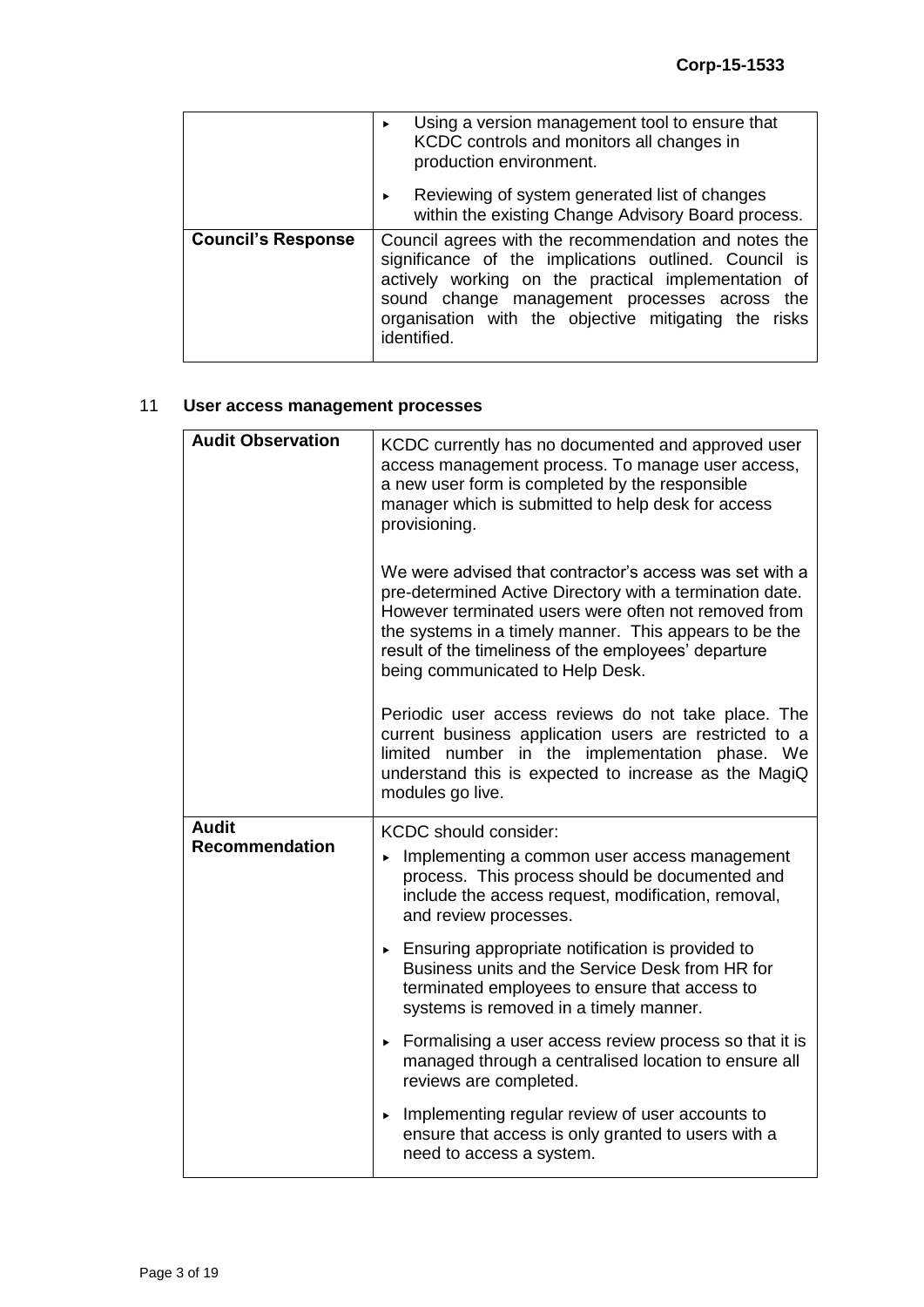|                           | Ensuring that the individuals that monitor and review<br>these accounts and associated activities should not<br>be administrators within these systems.                                                                                                                    |  |
|---------------------------|----------------------------------------------------------------------------------------------------------------------------------------------------------------------------------------------------------------------------------------------------------------------------|--|
| <b>Council's Response</b> | Council agrees with the recommendations. Council is<br>currently engaged in a review of the user management<br>processes in place with the objective of developing and<br>implementing suitable processes to ensure optimal<br>management of the IT infrastructure system. |  |

# 12 **Segregation of duties**

| <b>Audit Observation</b>              | We observed that conflicting roles and responsibilities<br>are not clearly defined. Segregation of incompatible                                                                                                                                                                                                                                                                                                                                                                                     |
|---------------------------------------|-----------------------------------------------------------------------------------------------------------------------------------------------------------------------------------------------------------------------------------------------------------------------------------------------------------------------------------------------------------------------------------------------------------------------------------------------------------------------------------------------------|
|                                       | duties should be present to avoid conflict of duties with<br>respect to:                                                                                                                                                                                                                                                                                                                                                                                                                            |
|                                       | Change Management roles:                                                                                                                                                                                                                                                                                                                                                                                                                                                                            |
|                                       | Request/approve program development or program<br>change                                                                                                                                                                                                                                                                                                                                                                                                                                            |
|                                       | Program the development or change                                                                                                                                                                                                                                                                                                                                                                                                                                                                   |
|                                       | Move programs in and out of production<br>$\bullet$                                                                                                                                                                                                                                                                                                                                                                                                                                                 |
|                                       | Monitor program development and changes<br>$\bullet$                                                                                                                                                                                                                                                                                                                                                                                                                                                |
|                                       | Logical Access granting roles:                                                                                                                                                                                                                                                                                                                                                                                                                                                                      |
|                                       | Requesting access, approving access, setting up<br>access, and monitoring access violations/violation<br>attempts                                                                                                                                                                                                                                                                                                                                                                                   |
|                                       | Performing rights of a "privileged" user and<br>monitoring use of a "privileged" user                                                                                                                                                                                                                                                                                                                                                                                                               |
|                                       | As MagiQ NCS is recently being implemented IT and<br>Business user access levels, access granting process<br>and developer access to production environment is not<br>formally defined. We have been informed that currently<br>the number of application users is 5 with a target of 50<br>to 60 users after full transition. As initial implementation<br>efforts wind down and end user numbers eventually<br>increase segregation of duties needs to head for a more<br>secure and solid state. |
| <b>Audit</b><br><b>Recommendation</b> | KCDC should consider enforcing segregation of duties;<br>Both organizationally and logically, to ensure that<br>▶<br>different individuals / system resources perform<br>access requests, access approval, access<br>provisioning, monitoring access violations for both IT<br>privileged and Business end users                                                                                                                                                                                    |
|                                       | Ensuring different individuals perform privileged<br>▶<br>user access reviews, monitoring of privileged<br>accounts and monitoring system generated list of                                                                                                                                                                                                                                                                                                                                         |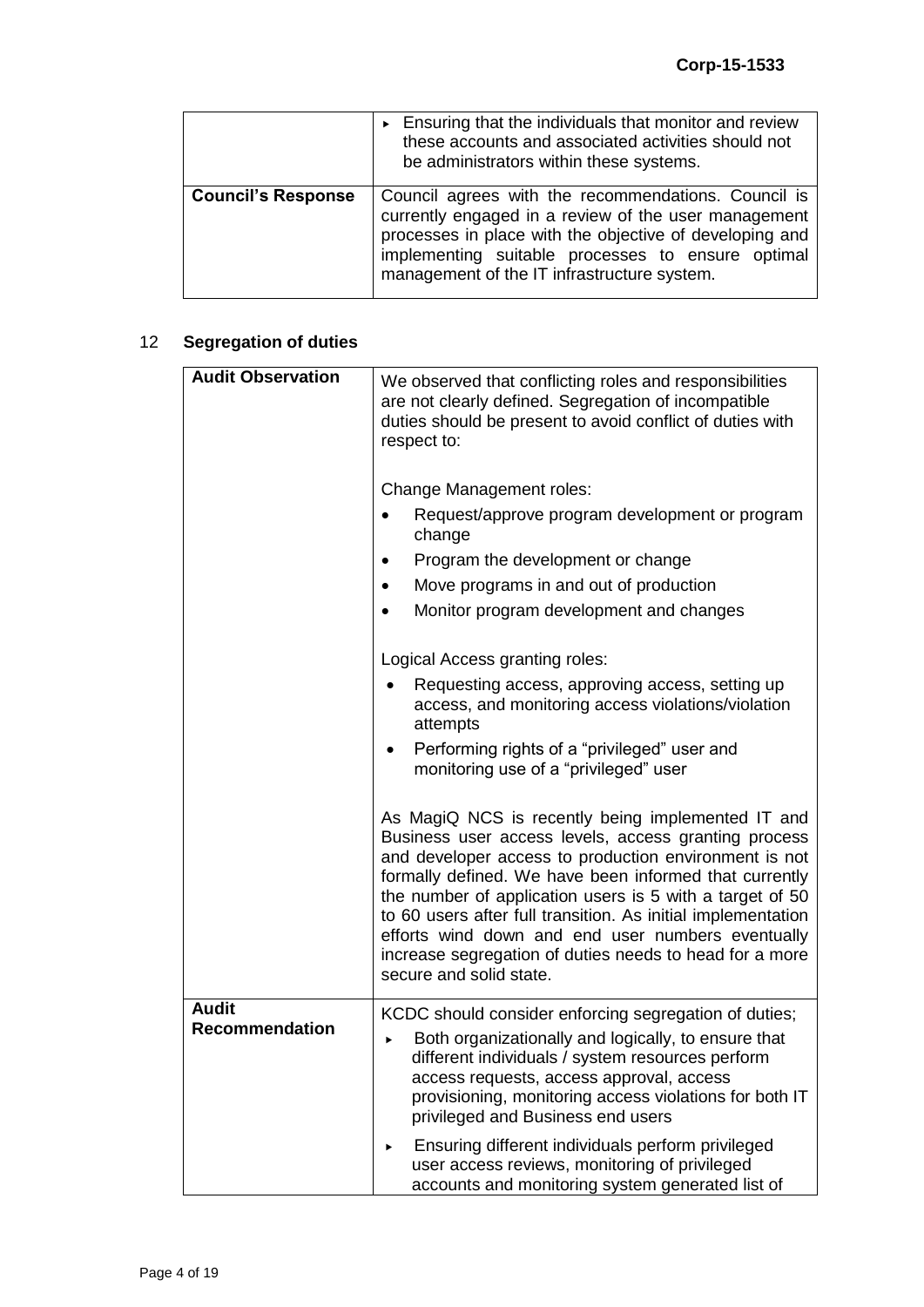|                           | changes in production environment. Where this is<br>not possible, Kapiti Coast District Council should<br>consider restricting access to the production<br>environment on an as required basis and<br>periodically review all access.<br>Different individuals / system resources perform<br>$\blacktriangleright$<br>change requests, change approval, move programs<br>in and out of production and monitor changes as<br>well as restricting developer access to production<br>environment.<br>► Use of a version management tool to ensure that<br>KCDC controls and monitors all changes in<br>production environment. |  |
|---------------------------|-----------------------------------------------------------------------------------------------------------------------------------------------------------------------------------------------------------------------------------------------------------------------------------------------------------------------------------------------------------------------------------------------------------------------------------------------------------------------------------------------------------------------------------------------------------------------------------------------------------------------------|--|
| <b>Council's Response</b> | Council agrees with the recommendation. The process<br>for identifying and authorising duties is currently being<br>reviewed as part of the overall ITGC systems review<br>and appropriate implementation will be actioned as a<br>priority.                                                                                                                                                                                                                                                                                                                                                                                |  |

# 13 **General system security settings**

| <b>Audit Observation</b>              | Our IT audit procedures include understanding and<br>assessing information security at an organisational level.<br>We noted that whilst some basic security settings have<br>been defined at a system level (e.g. network password<br>policy), KCDC has no formal information security<br>guidelines in place. These are important to set the tone<br>on how processes are managed in a controlled and<br>secure manner.                                                                                                                                           |  |
|---------------------------------------|--------------------------------------------------------------------------------------------------------------------------------------------------------------------------------------------------------------------------------------------------------------------------------------------------------------------------------------------------------------------------------------------------------------------------------------------------------------------------------------------------------------------------------------------------------------------|--|
| <b>Audit</b><br><b>Recommendation</b> | Information Security describes activities that relate to<br>the protection of information (financial and operational<br>information produced, distributed, retained) and<br>information infrastructure assets (operating systems,<br>access control mechanisms, databases, applications)<br>against the risks of loss, misuse, disclosure or damage.<br>It is important that management has a common<br>understanding of information security risks and potential<br>implications to the Council.<br>Information security guidelines at a minimum should<br>cover: |  |
|                                       | Access control including physical and remote<br>▶<br>access,<br>Password Settings,<br>▶<br>Audit logs on operating systems and databases,<br>▶<br>Configuration baselines for hardware (firewalls,<br>$\blacktriangleright$<br>servers, operating systems and databases)<br>Security Patching,<br>▶<br>Incident and Problem Management,<br>▶<br>AntiVirus.                                                                                                                                                                                                         |  |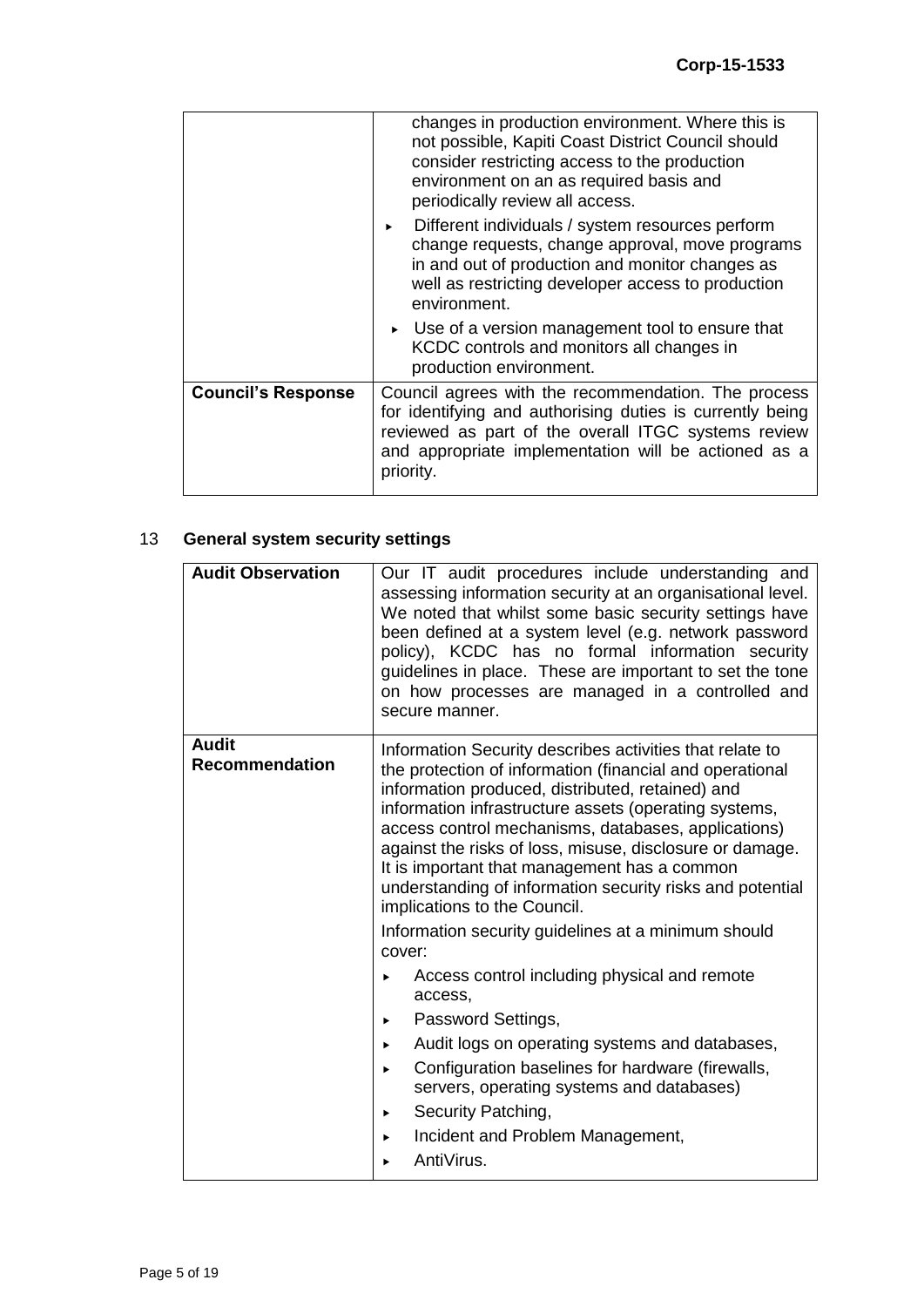|                           | We recommend New Zealand Information Security<br>Manual (NZISM), updated in November 2014 to be<br>considered as a baseline for IT security practices.<br>Definite way of adding structure is to create information<br>security guidelines in consultation with the business to<br>ensure the guidelines are relevant to the business as<br>well as IT. These policies should then be reviewed and<br>approved at least annually to make any necessary<br>adjustments as a result of IT environment changes. |
|---------------------------|--------------------------------------------------------------------------------------------------------------------------------------------------------------------------------------------------------------------------------------------------------------------------------------------------------------------------------------------------------------------------------------------------------------------------------------------------------------------------------------------------------------|
| <b>Council's Response</b> | Council agrees with the recommendations and plans are<br>underway to engage an external consultant to conduct a<br>wide ranging audit including a general IT architecture<br>review. The recommendations arising from these audits<br>will provide detailed information on both ICT Strategy<br>and general IT security and will form the basis of the<br>implementation for improvements as a priority item.                                                                                                |

# 14 **Backup operations**

| <b>Audit Observation</b>              | KCDC has no backup policy or disaster recovery policy<br>which detailed the process including means, frequency<br>and retention period for backups. Current practice is to<br>assign backup and batch operations responsibilities by<br>way of individual employee job description.                                                                                                                                                                                                           |  |  |  |
|---------------------------------------|-----------------------------------------------------------------------------------------------------------------------------------------------------------------------------------------------------------------------------------------------------------------------------------------------------------------------------------------------------------------------------------------------------------------------------------------------------------------------------------------------|--|--|--|
|                                       | Management advised that a draft procedure exist for<br>SLA's that should help in defining what the business<br>requires from IT Disaster Recovery management.<br>However, the draft procedure has not been updated to<br>reflect KCDC's current operational and regulatory needs<br>and is not approved and adopted by Council.                                                                                                                                                               |  |  |  |
|                                       | We also noted that actions taken to resolve backup<br>issues are not recorded and therefore we were unable<br>to determine that corrective action had been taken for<br>failed backups. No formalised process with regards to<br>testing of backups exists. We understand that backups<br>are tested on demand by the business to restore data.<br>However, backups are not tested on a systematic or<br>predefined basis which increases the risk of failing to<br>restore data if required. |  |  |  |
| <b>Audit</b><br><b>Recommendation</b> | Management should consider:<br>Reviewing current backup operations and approving<br>▶<br>backup retention periods as part of the backup<br>policy that is being developed. Business and<br>system owners, in consultation with IT, should<br>authorise and define the retention periods to ensure<br>that these are practical and appropriate.                                                                                                                                                |  |  |  |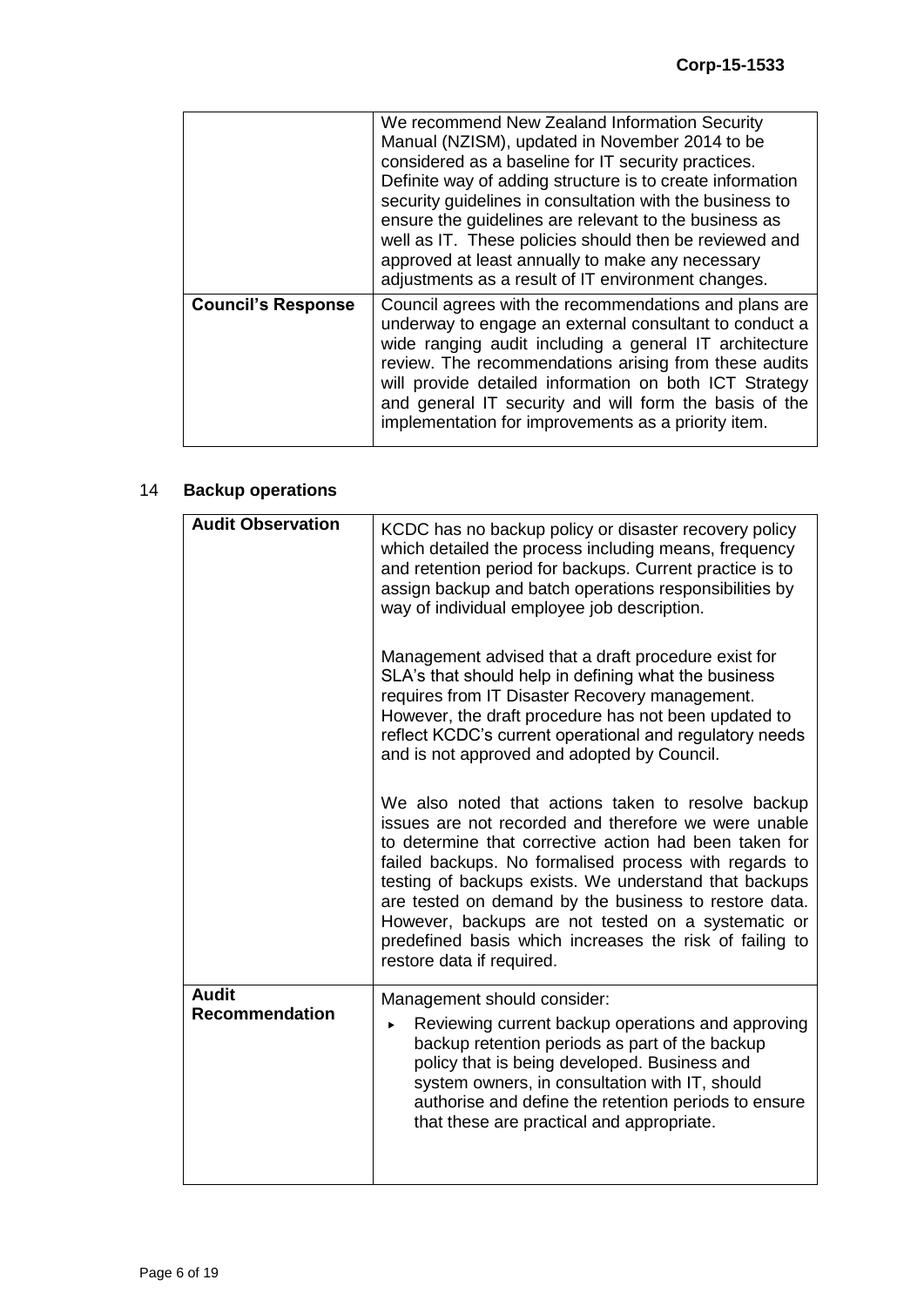|                           | Retaining backup logs for all applications and<br>recording corrective actions using the centralised<br>incident management procedures.                                                                 |  |  |
|---------------------------|---------------------------------------------------------------------------------------------------------------------------------------------------------------------------------------------------------|--|--|
|                           | Implementing activities designed to perform regular<br>testing of DLT tapes stored offsite at EOC center,<br>ensuring that critical data can be restored as and<br>when it is required.                 |  |  |
|                           | Performing Disaster Recovery testing offsite DR site<br>using data synced by Rsync Tool.                                                                                                                |  |  |
| <b>Council's Response</b> | Council agrees with the observation. Current back up<br>operations are in place, however these processes are<br>being reviewed along with the wide ranging audit and<br>general IT architecture review. |  |  |

# Policy considerations

15 There are no policy implications arising from this report.

### Legal considerations

16 There are no legal considerations.

# Financial considerations

17 The costs relating to the engagement of an external consultant to provide the additional level of resource required to attend to the matters outlined in this report will be covered within the current Annual Plan budget.

### Tāngata whenua considerations

18 There no tāngata whenua considerations.

### **SIGNIFICANCE AND ENGAGEMENT**

### Degree of significance

19 This matter has a low level of significance under Council policy.

### Consultation already undertaken

20 Due to the nature of the decision being made, no consultation process is required to be undertaken.

### Engagement planning

21 An engagement plan is not needed to implement this decision.

# **Publicity**

22 There are no publicity issues to be considered at this stage.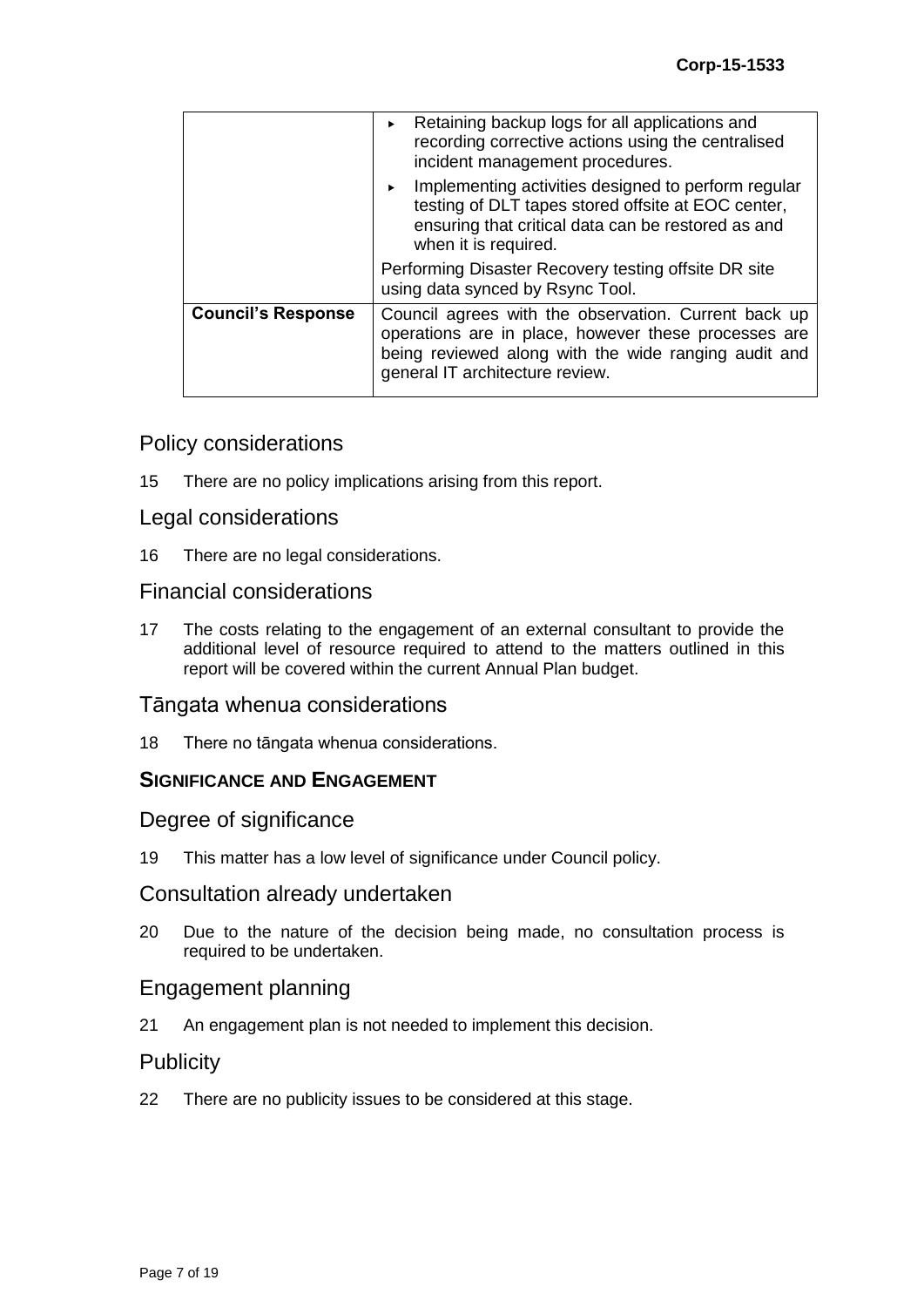# **RECOMMENDATIONS**

- 23 That the Audit & Risk Subcommittee receives the Report on IT Control Environment Assessment and Recommendations from Ernst & Young, as detailed in Appendix 1 and notes that Council agrees with the five IT control recommendations noted.
- 24 That the Audit and Risk Subcommittee notes that a formal work programme has been implemented to remedy these control findings by 30 June 2015 and progress updates will be provided at each Audit and Risk Subcommittee meeting.
- 25 That the Audit and Risk Subcommittee note the progress made on the recommendations in Ernst & Yong's report on IT Control Environment Assessment and Recommendations as per the Work Programme in Appendix 1 to this report Corp-15-1533.

**Report prepared by Approved for submission Approved for submission**

| Mark de Haast               | <b>Stephen McArthur</b>             | <b>Wayne Maxwell</b>           |
|-----------------------------|-------------------------------------|--------------------------------|
| <b>Financial Controller</b> | <b>Group Manager Strategy &amp;</b> | <b>Group Manager Corporate</b> |
|                             | <b>Planning</b>                     | <b>Services</b>                |

- Appendix 1 Summary and Work Programme for Audit Findings
- Appendix 2 Report on IT Control Environment Assessment and Recommendations dated 7 January 2015.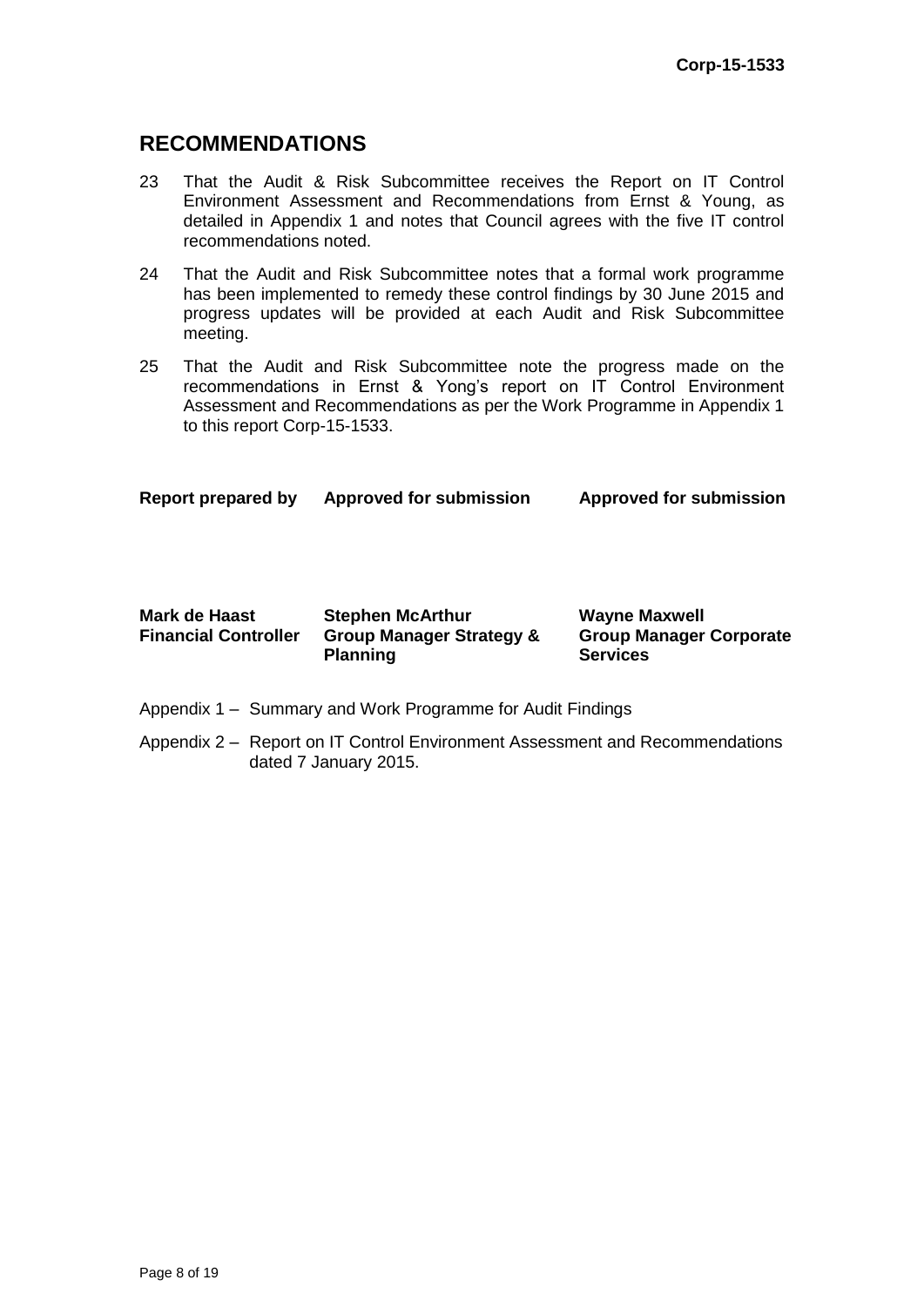|  | Summary and work programme for audit findings on the IT Control Environment Assessment |
|--|----------------------------------------------------------------------------------------|
|  |                                                                                        |

| <b>No</b>      | <b>Issue and risk</b><br>ranking      | Target date for<br>completion and<br>current status | <b>Ernst &amp; Young</b><br><b>Recommendation</b>                                                                                                                                                                                                                                                                                                                                                                                                                                           | <b>Council's Response</b>                                                                                                                                                                                                                                                                                                 | <b>Action Plan</b>                                                                                                                                                                                                                                                                                                                                                                                                                                                                     | <b>Responsibility</b>               | <b>Progress to date</b>                                                                                                                                                                                                                                                                                                                                                                                                             |
|----------------|---------------------------------------|-----------------------------------------------------|---------------------------------------------------------------------------------------------------------------------------------------------------------------------------------------------------------------------------------------------------------------------------------------------------------------------------------------------------------------------------------------------------------------------------------------------------------------------------------------------|---------------------------------------------------------------------------------------------------------------------------------------------------------------------------------------------------------------------------------------------------------------------------------------------------------------------------|----------------------------------------------------------------------------------------------------------------------------------------------------------------------------------------------------------------------------------------------------------------------------------------------------------------------------------------------------------------------------------------------------------------------------------------------------------------------------------------|-------------------------------------|-------------------------------------------------------------------------------------------------------------------------------------------------------------------------------------------------------------------------------------------------------------------------------------------------------------------------------------------------------------------------------------------------------------------------------------|
| $\overline{1}$ | Change<br><b>Management</b><br>(High) | 30 June 2015<br>(on track)                          | Management should<br>consider:<br>▶ Revisiting Change<br>Management<br>control process<br>documentation and<br>updating it with<br>current KCDC<br>practices.<br>Enforcing the use<br>of the Change<br>Management<br>Policy to ensure<br>that all changes<br>are appropriately;<br>authorised, tested,<br>approved,<br>monitored and<br>evidence<br>documented.<br>Optimising use of<br>existing change<br>management tools<br>to ensure that all<br>changes are<br>adequately<br>captured. | Council agrees with<br>the recommendation<br>and notes the<br>significance of the<br>implications outlined.<br>Council is actively<br>working on the<br>practical<br>implementation of<br>sound change<br>management<br>processes across the<br>organization with the<br>objective of mitigating<br>the risks identified. | The current KCDC<br>Change<br>Management<br>process is sound in<br>theory, and<br>requires<br>implementation in<br>practice. This<br>includes:<br>• Education of staff<br>on Change<br>Management<br>requirements<br>· Implementation of<br>Change<br>Management tool<br>(i.e.<br>ManageEngine<br>Service Desk)<br>and revision of<br>other aligned<br>systems (i.e.<br><b>NCS Service</b><br>Requests).<br>• Creation of<br>Standard, Normal<br>and Emergency<br>Change<br>processes. | Marcus Bone -<br><b>ICT Manager</b> | <b>External Consultant</b><br>engaged to review<br>existing process and<br>make<br>recommendations<br>on aligning with 'best<br>practice' approach.<br>• Change<br>Management<br>policy drafted for<br>internal approval.<br>Change Manage<br>Process<br>document<br>received and<br>updated with<br>'best practice'<br>activities.<br>Implementation<br>$\bullet$<br>Plan for revised<br><b>Change Process</b><br>being developed. |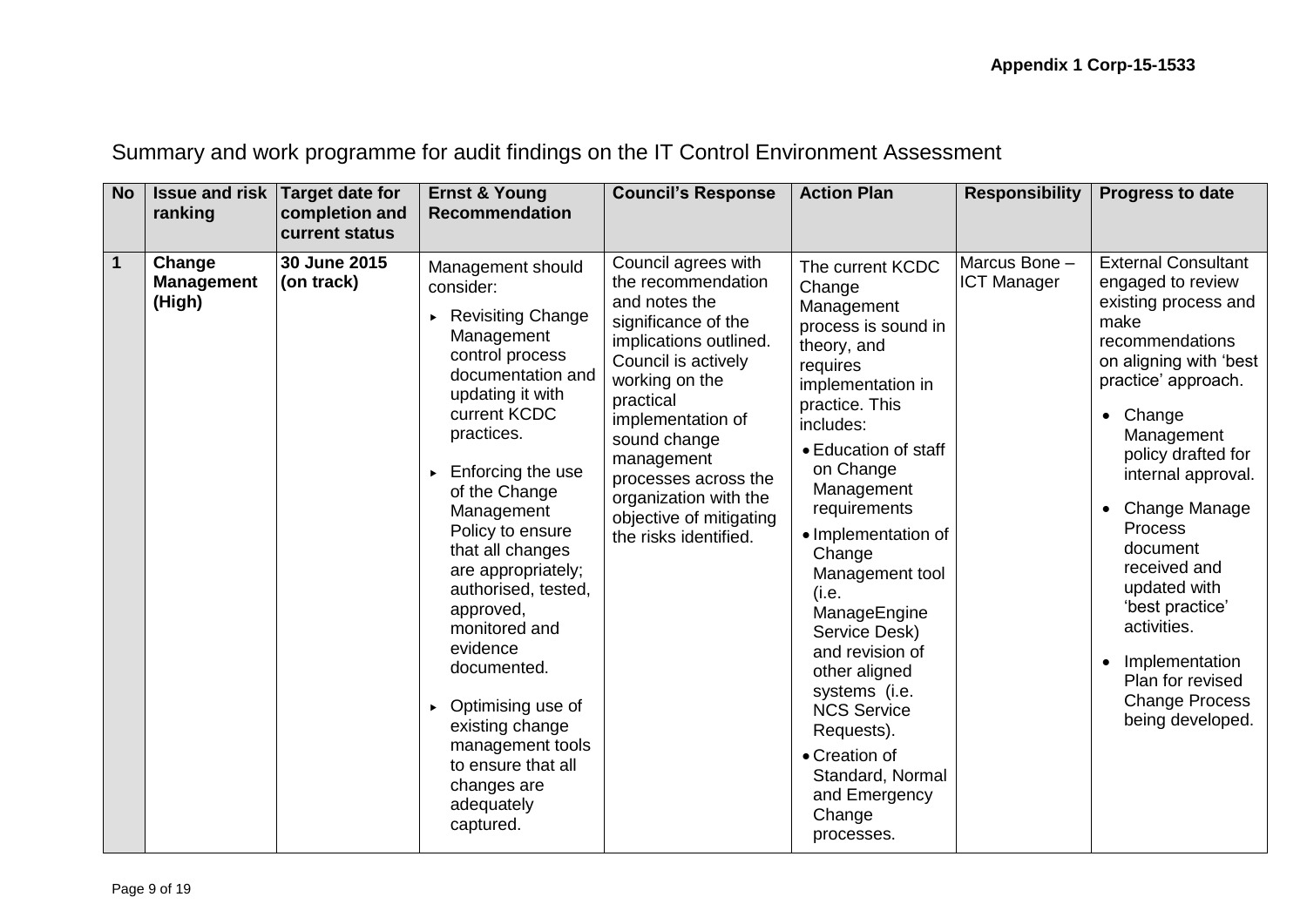| <b>No</b> | ranking | Issue and risk Target date for<br>completion and<br>current status | <b>Ernst &amp; Young</b><br><b>Recommendation</b>                                                                                                                                                                                                                                       | <b>Council's Response</b> | <b>Action Plan</b>                                                                                                                                                                                              | <b>Responsibility</b> | Progress to date |
|-----------|---------|--------------------------------------------------------------------|-----------------------------------------------------------------------------------------------------------------------------------------------------------------------------------------------------------------------------------------------------------------------------------------|---------------------------|-----------------------------------------------------------------------------------------------------------------------------------------------------------------------------------------------------------------|-----------------------|------------------|
|           |         |                                                                    | $\triangleright$ Using a version<br>management tool<br>to ensure that<br><b>KCDC</b> controls<br>and monitors all<br>changes in<br>production<br>environment.<br>Reviewing of system<br>generated list of<br>changes within the<br>existing Change<br><b>Advisory Board</b><br>process. |                           | To initiate better<br>Change<br>Management,<br>specific tasks and<br>knowledge<br>requirements are<br>identified as part of<br>the 'to be<br>advertised'<br>Infrastructure and<br>Service Team<br>Leader roles. |                       |                  |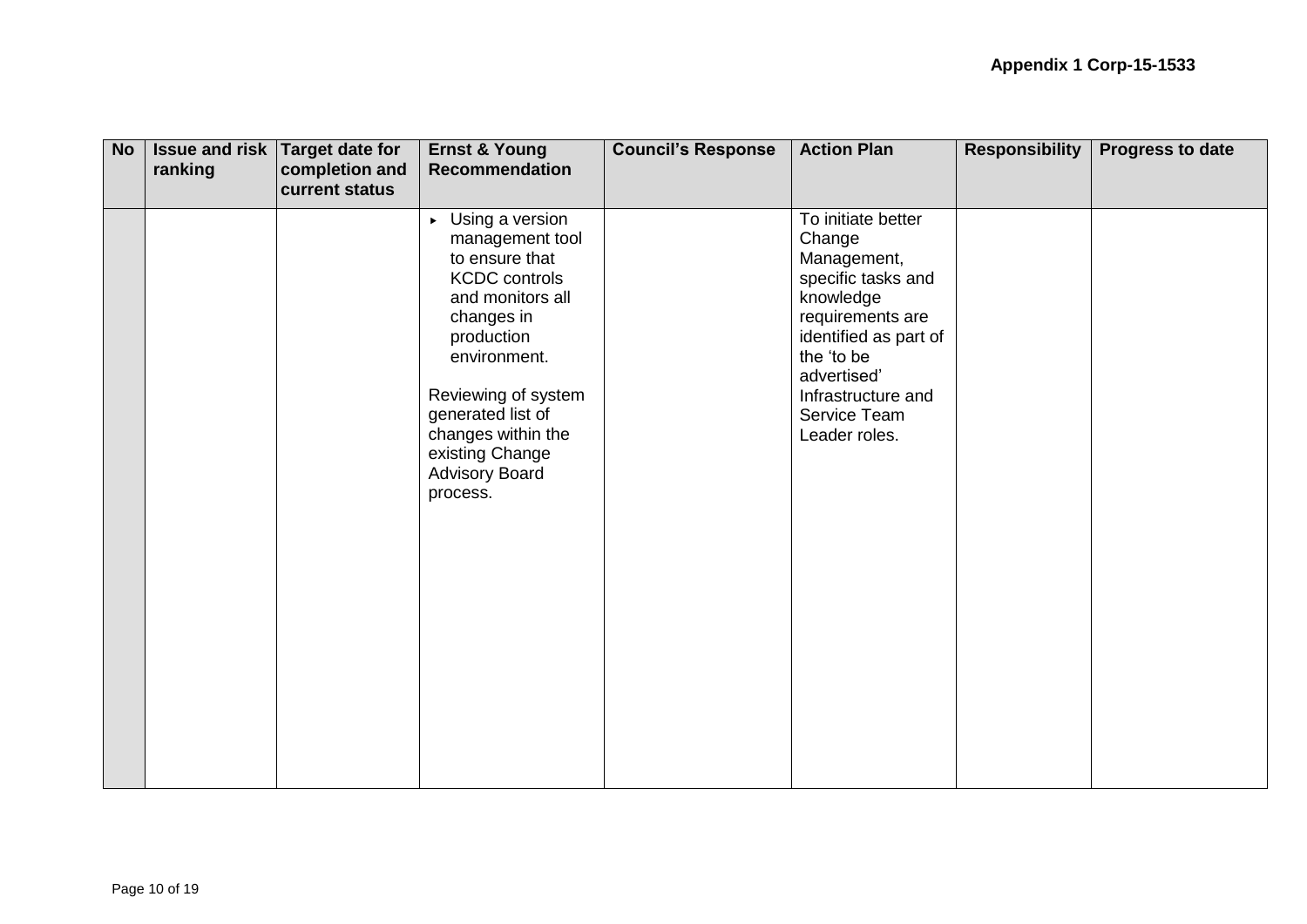| <b>No</b>      | ranking                                          | <b>Issue and risk Target date for</b><br>completion and<br>current status | <b>Ernst &amp; Young</b><br><b>Recommendation</b>                                                                                                                                                                                                                                                                                                                                                                                                                                | <b>Council's Response</b>                                                                                                                                                                                                                                                                             | <b>Action Plan</b>                                                                                                                                                                                                                                                                                                                                                                                                                                                                                                                                                               | <b>Responsibility</b>               | Progress to date                                                                                                                                                                                                                                                   |
|----------------|--------------------------------------------------|---------------------------------------------------------------------------|----------------------------------------------------------------------------------------------------------------------------------------------------------------------------------------------------------------------------------------------------------------------------------------------------------------------------------------------------------------------------------------------------------------------------------------------------------------------------------|-------------------------------------------------------------------------------------------------------------------------------------------------------------------------------------------------------------------------------------------------------------------------------------------------------|----------------------------------------------------------------------------------------------------------------------------------------------------------------------------------------------------------------------------------------------------------------------------------------------------------------------------------------------------------------------------------------------------------------------------------------------------------------------------------------------------------------------------------------------------------------------------------|-------------------------------------|--------------------------------------------------------------------------------------------------------------------------------------------------------------------------------------------------------------------------------------------------------------------|
| $\overline{2}$ | User access<br>management<br>processes<br>(High) | 30 June 2015<br>(on track)                                                | <b>KCDC</b> should<br>consider:<br>• Implementing a<br>common user<br>access<br>management<br>process. This<br>process should be<br>documented and<br>include the access<br>request,<br>modification,<br>removal, and<br>review processes.<br>• Ensuring<br>appropriate<br>notification is<br>provided to<br><b>Business units and</b><br>the Service Desk<br>from HR for<br>terminated<br>employees to<br>ensure that access<br>to systems is<br>removed in a<br>timely manner. | Council agrees with<br>the recommendations.<br>Council is currently<br>engaged in a review<br>of the user<br>management<br>processes in place<br>with the objective of<br>developing and<br>implementing suitable<br>processes to ensure<br>optimal management<br>of the IT infrastructure<br>system. | <b>Improved User</b><br>Access<br>Management<br>process are to be<br>implemented,<br>including:<br>▶ Process for<br>identification and<br>authorisation of<br>new, and<br>changes to<br>existing User<br>Access. This<br>process is to be<br>administrated by<br>the KCDC<br><b>Service Desk</b><br>and authorised<br>by business unit<br>managers.<br>Automated expire<br>of access to NCS<br>modules,<br>investigation into<br>'Single Sign On'<br>functionality<br>(aligning User<br>security to Active<br>Directory), and<br>regular reporting on<br>current user<br>access. | Marcus Bone -<br><b>ICT Manager</b> | <b>External Consultant</b><br>engaged to assist<br>with developing<br>policy and process<br>for managing<br>Access Control.<br><b>Access Control</b><br>$\bullet$<br>policy draft ready<br>for approval.<br><b>Access Control</b><br>$\bullet$<br>Process drafted. |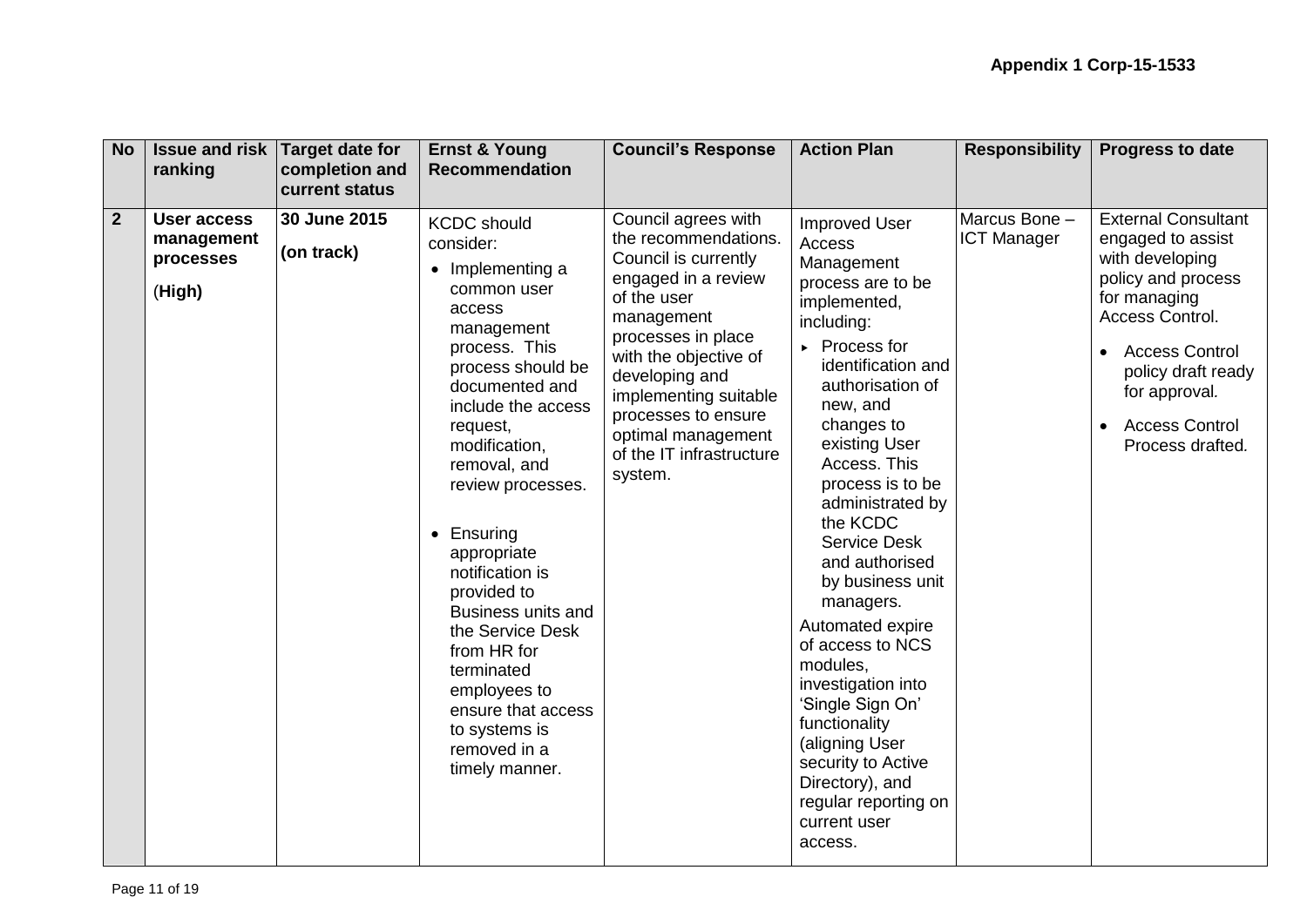| <b>No</b> | ranking | <b>Issue and risk Target date for</b><br>completion and<br>current status | <b>Ernst &amp; Young</b><br><b>Recommendation</b>                                                                                                                                                                                                                                                                                                                                                                                                 | <b>Council's Response</b> | <b>Action Plan</b> | <b>Responsibility</b> | <b>Progress to date</b> |
|-----------|---------|---------------------------------------------------------------------------|---------------------------------------------------------------------------------------------------------------------------------------------------------------------------------------------------------------------------------------------------------------------------------------------------------------------------------------------------------------------------------------------------------------------------------------------------|---------------------------|--------------------|-----------------------|-------------------------|
|           |         |                                                                           | • Formalising a user<br>access review<br>process so that it<br>is managed<br>through a<br>centralised<br>location to ensure<br>all reviews are<br>completed.<br>• Implementing<br>regular review of<br>user accounts to<br>ensure that access<br>is only granted to<br>users with a need<br>to access a<br>system.<br>Ensuring that the<br>individuals that<br>monitor and review<br>these accounts and<br>associated activities<br>should not be |                           |                    |                       |                         |
|           |         |                                                                           | administrators within<br>these systems.                                                                                                                                                                                                                                                                                                                                                                                                           |                           |                    |                       |                         |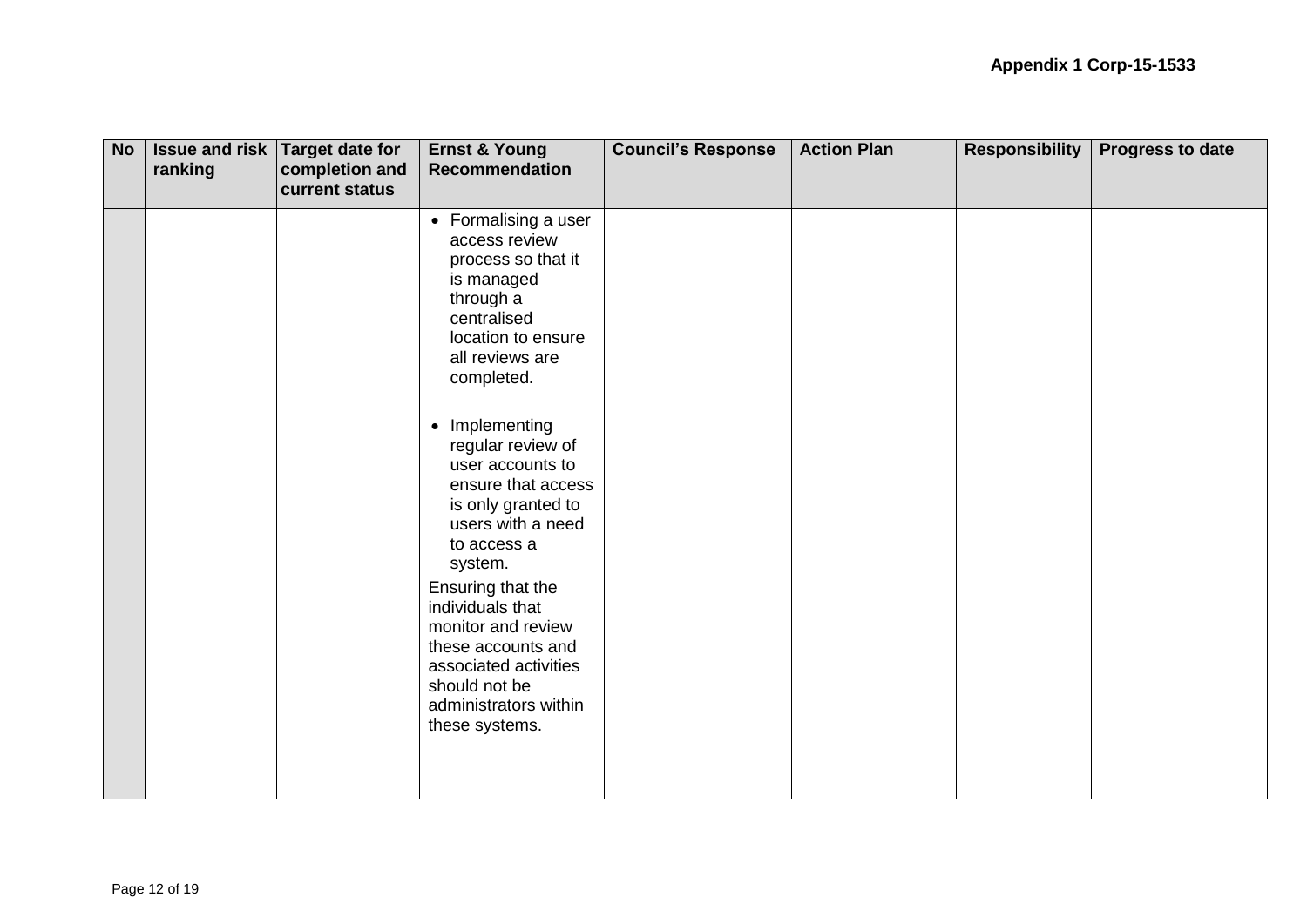| <b>No</b> | ranking             | <b>Issue and risk Target date for</b><br>completion and | <b>Ernst &amp; Young</b><br><b>Recommendation</b>                                                                                                                                                                                                                                                                                                                                                                                                                                                                                                                                                                                                                                                                     | <b>Council's Response</b>                                                                                                                                                                                                                  | <b>Action Plan</b>                                                                                                                                                                                                                                                                                                                                                               | <b>Responsibility</b> | <b>Progress to date</b>                                                                                                                                                        |
|-----------|---------------------|---------------------------------------------------------|-----------------------------------------------------------------------------------------------------------------------------------------------------------------------------------------------------------------------------------------------------------------------------------------------------------------------------------------------------------------------------------------------------------------------------------------------------------------------------------------------------------------------------------------------------------------------------------------------------------------------------------------------------------------------------------------------------------------------|--------------------------------------------------------------------------------------------------------------------------------------------------------------------------------------------------------------------------------------------|----------------------------------------------------------------------------------------------------------------------------------------------------------------------------------------------------------------------------------------------------------------------------------------------------------------------------------------------------------------------------------|-----------------------|--------------------------------------------------------------------------------------------------------------------------------------------------------------------------------|
| 3         | <b>Segregation</b>  | current status<br>30 June 2015                          |                                                                                                                                                                                                                                                                                                                                                                                                                                                                                                                                                                                                                                                                                                                       | Council agrees with                                                                                                                                                                                                                        |                                                                                                                                                                                                                                                                                                                                                                                  | Marcus Bone -         | <b>Draft Access Control</b>                                                                                                                                                    |
|           | of Duties<br>(High) | (on track)                                              | <b>KCDC</b> should<br>consider enforcing<br>segregation of duties;<br>• Both organisationally<br>and logically, to<br>ensure that different<br>individuals / system<br>resources perform<br>access requests,<br>access approval,<br>access provisioning,<br>monitoring access<br>violations for both IT<br>privileged and<br><b>Business end users</b><br>• Ensuring different<br>individuals perform<br>privileged user<br>access reviews,<br>monitoring of<br>privileged accounts<br>and monitoring<br>system generated<br>list of changes in<br>production<br>environment. Where<br>this is not possible,<br><b>Kapiti Coast District</b><br>Council should<br>consider restricting<br>access to the<br>production | the recommendation.<br>The process for<br>identifying and<br>authorizing duties is<br>currently being<br>reviewed as part of<br>the overall ITGC<br>systems review and<br>appropriate<br>implementation will be<br>actioned as a priority. | A Process for<br>identifying and<br>authorizing duties<br>is to be provided by<br>the business unit<br>managers, with<br>administration<br>provided by the<br><b>KCDC Service</b><br>Desk.<br>Vendor access is<br>now limited to<br>those competing<br>the 'Request for<br>Access' Process,<br>ensuring area,<br>length and impact<br>of access is<br>identified and<br>audited. | <b>ICT Manager</b>    | and Change<br>Management<br>processes will<br>address the<br>separation of duties<br>to ensure different<br>individuals perform<br>requests, approvals,<br>and implementation. |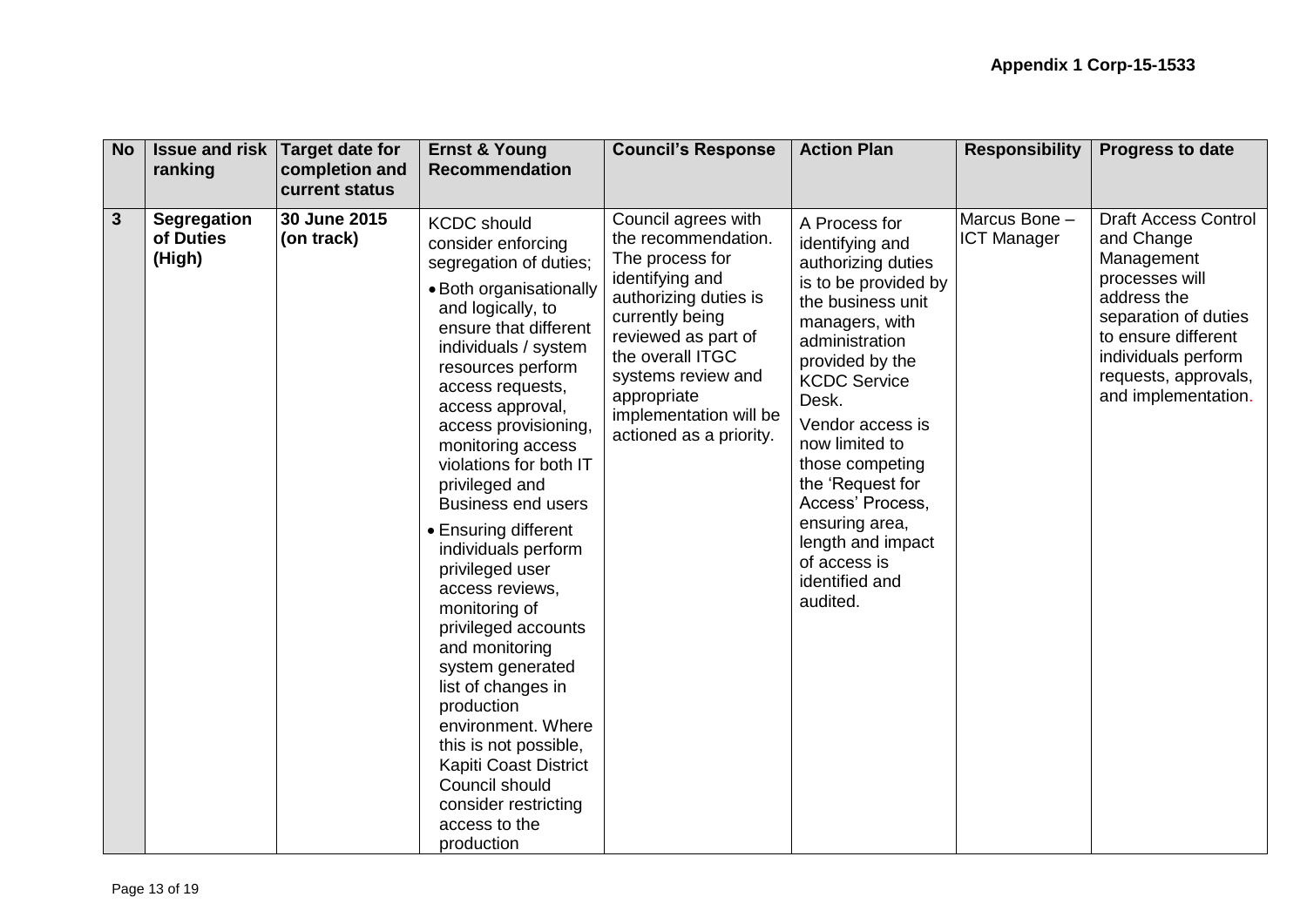| <b>No</b> | ranking | Issue and risk Target date for<br>completion and<br>current status | <b>Ernst &amp; Young</b><br>Recommendation                                                                                                                                                                                                                                                                                                                                                 | <b>Council's Response</b> | <b>Action Plan</b> | <b>Responsibility</b> | <b>Progress to date</b> |
|-----------|---------|--------------------------------------------------------------------|--------------------------------------------------------------------------------------------------------------------------------------------------------------------------------------------------------------------------------------------------------------------------------------------------------------------------------------------------------------------------------------------|---------------------------|--------------------|-----------------------|-------------------------|
|           |         |                                                                    | environment on an<br>as required basis<br>and periodically<br>review all access.                                                                                                                                                                                                                                                                                                           |                           |                    |                       |                         |
|           |         |                                                                    | • Different individuals<br>/ system resources<br>perform change<br>requests, change<br>approval, move<br>programs in and out<br>of production and<br>monitor changes as<br>well as restricting<br>developer access to<br>production<br>environment.<br>Use of a version<br>management tool to<br>ensure that KCDC<br>controls and monitors<br>all changes in<br>production<br>environment. |                           |                    |                       |                         |
|           |         |                                                                    |                                                                                                                                                                                                                                                                                                                                                                                            |                           |                    |                       |                         |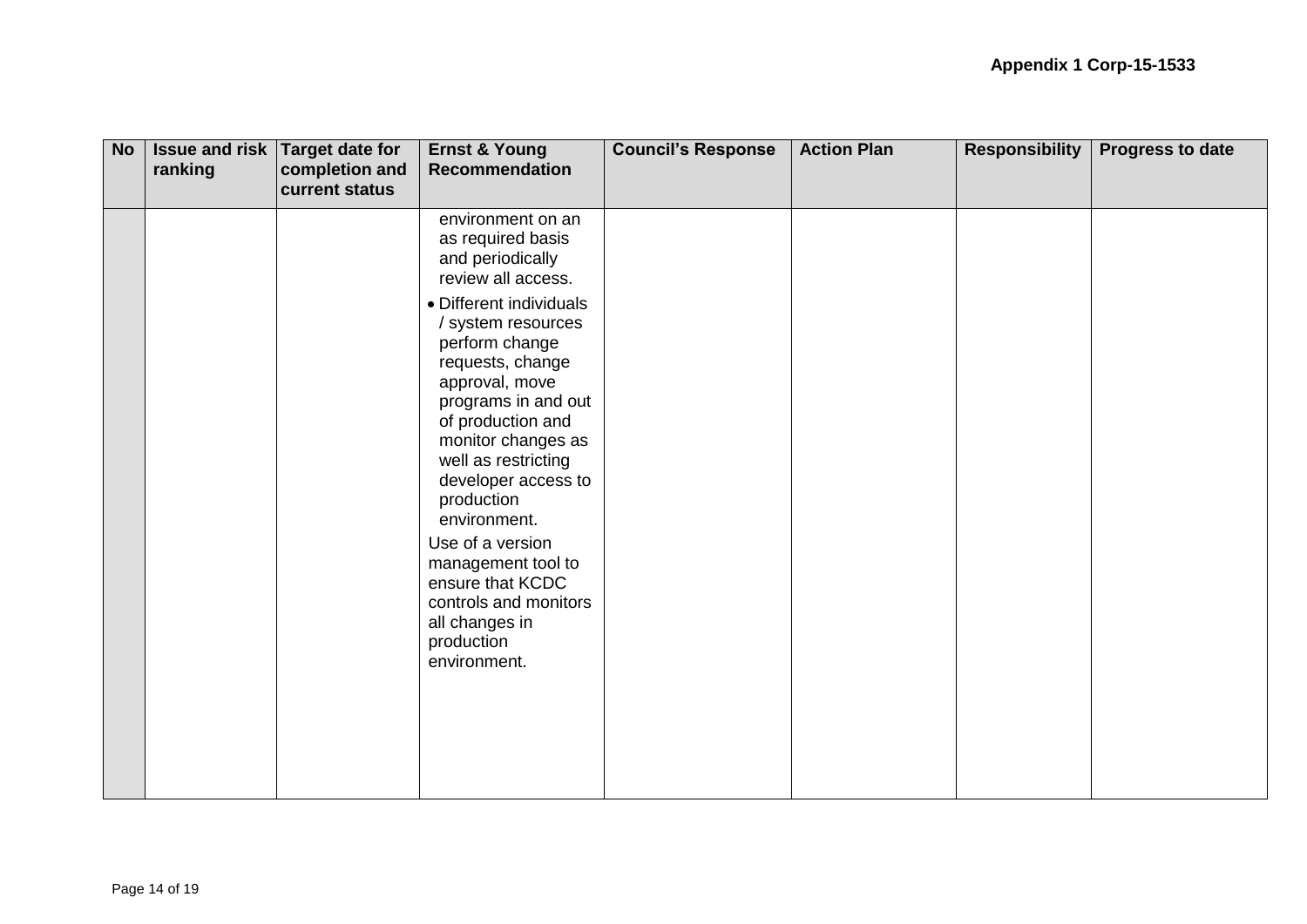| <b>No</b> | <b>Issue and risk</b><br>ranking                                                | <b>Target date for</b><br>completion and<br>current status | <b>Ernst &amp; Young</b><br><b>Recommendation</b>                                                                                                                                                                                                                                                                                                                                                                                                                                                                                                           | <b>Council's Response</b>                                                                                                                                                                                                                                                                                                                                                                                                                            | <b>Action Plan</b>                                                                                                                                                                                                                                                                                                                                                                                                                                                                                                                                                     | <b>Responsibility</b>                                           | Progress to date                                                                                                                                                                                                                                                                                                                                                                                                                                                                                                                                                                |
|-----------|---------------------------------------------------------------------------------|------------------------------------------------------------|-------------------------------------------------------------------------------------------------------------------------------------------------------------------------------------------------------------------------------------------------------------------------------------------------------------------------------------------------------------------------------------------------------------------------------------------------------------------------------------------------------------------------------------------------------------|------------------------------------------------------------------------------------------------------------------------------------------------------------------------------------------------------------------------------------------------------------------------------------------------------------------------------------------------------------------------------------------------------------------------------------------------------|------------------------------------------------------------------------------------------------------------------------------------------------------------------------------------------------------------------------------------------------------------------------------------------------------------------------------------------------------------------------------------------------------------------------------------------------------------------------------------------------------------------------------------------------------------------------|-----------------------------------------------------------------|---------------------------------------------------------------------------------------------------------------------------------------------------------------------------------------------------------------------------------------------------------------------------------------------------------------------------------------------------------------------------------------------------------------------------------------------------------------------------------------------------------------------------------------------------------------------------------|
| 4         | <b>General</b><br><b>System</b><br><b>Security</b><br><b>Settings</b><br>(High) | 30 June 2015<br>(on track)                                 | <b>Information Security</b><br>describes activities<br>that relate to the<br>protection of<br>information (financial<br>and operational<br>information produced,<br>distributed, retained)<br>and information<br>infrastructure assets<br>(operating systems,<br>access control<br>mechanisms,<br>databases,<br>applications) against<br>the risks of loss,<br>misuse, disclosure or<br>damage. It is<br>important that<br>management has a<br>common<br>understanding of<br>information security<br>risks and potential<br>implications to the<br>Council. | Council agrees with<br>the recommendations<br>and plans are<br>underway to engage<br>an external consultant<br>to conduct a wide<br>ranging audit<br>including a general IT<br>architecture review.<br>The recommendations<br>arising from these<br>audits will provide<br>detailed information<br>on both ICT Strategy<br>and general IT<br>security and will form<br>the basis of the<br>implementation for<br>improvements as a<br>priority item. | A wide ranging<br>audit is currently<br>underway with<br>services being<br>provided by<br>Datacom to<br>identify:<br><b>Network</b><br>$\blacktriangleright$<br>security and<br>access issues<br><b>Active Directory</b><br>security and<br>access issues<br>Microsoft<br>$\blacktriangleright$<br>Exchange<br>security and<br>access issues.<br>In addition, a<br>general IT<br>architecture<br>review is also<br>being completed<br>by Datacom with<br>recommendations<br>arising from above<br>audits to inform<br>both ICT Strategy<br>and general IT<br>security. | Marcus Bone -<br><b>ICT Manager</b><br>with support<br>from SLT | Datacom contracted<br>to undertake wide<br>ranging audit of:<br>Network security<br>and access<br>issues<br><b>Active Directory</b><br>×.<br>security and<br>access issues<br>Microsoft<br>×.<br>Exchange<br>security and<br>access issues.<br>Prioritisation of<br>issues identified with<br>a work plan to<br>undertake change<br>awaiting the<br>implementation of<br>the Change<br>Management<br>process.<br>Engagement of an<br>external consultant<br>to review the<br>organisation's<br>database<br>management<br>identified and<br>documented system<br>best practices. |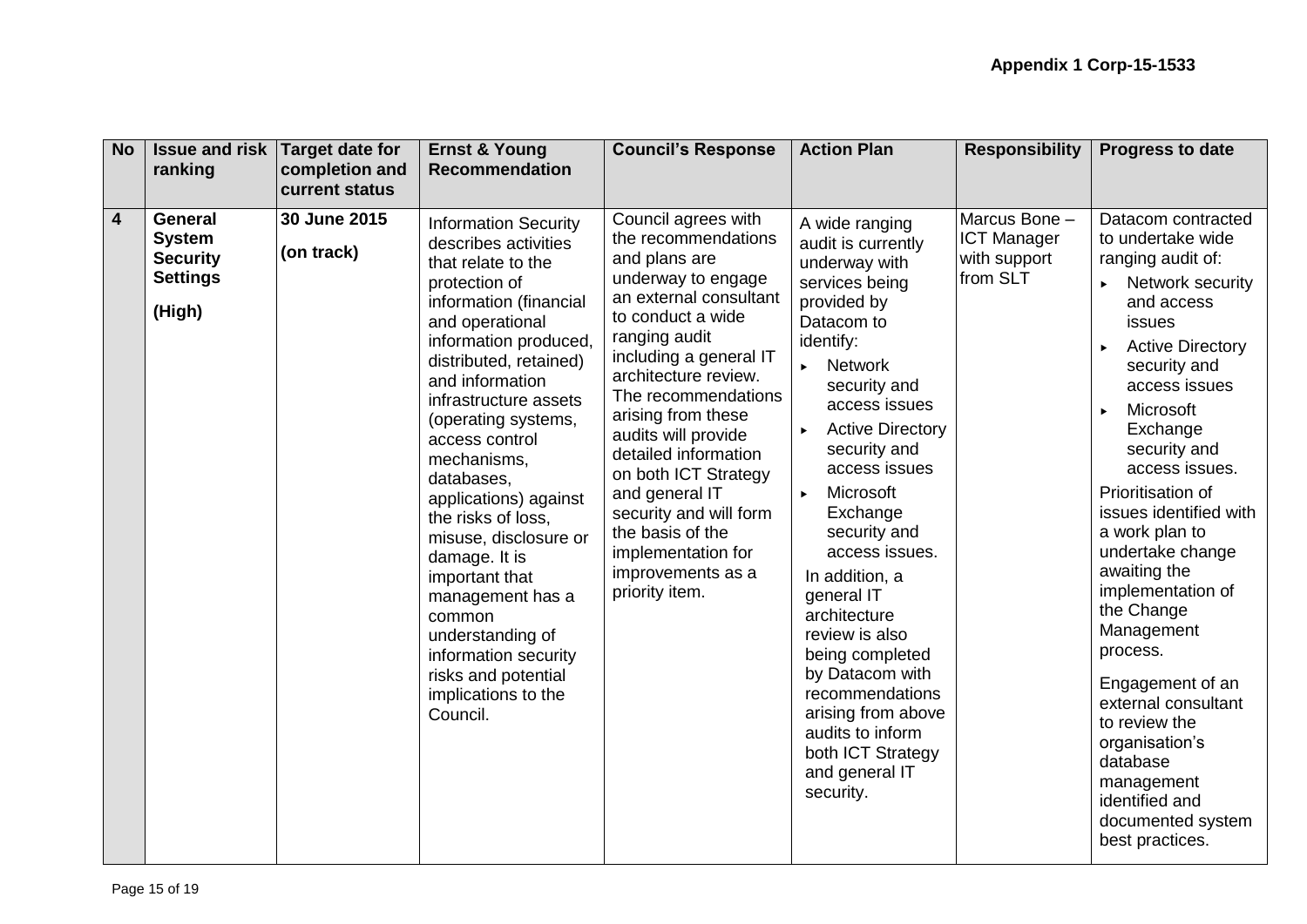| <b>No</b> | ranking | Issue and risk Target date for<br>completion and<br>current status | <b>Ernst &amp; Young</b><br><b>Recommendation</b>                                                                                                     | <b>Council's Response</b> | <b>Action Plan</b> | <b>Responsibility</b> | Progress to date |
|-----------|---------|--------------------------------------------------------------------|-------------------------------------------------------------------------------------------------------------------------------------------------------|---------------------------|--------------------|-----------------------|------------------|
|           |         |                                                                    | Information security<br>guidelines at a<br>minimum should<br>cover:                                                                                   |                           |                    |                       |                  |
|           |         |                                                                    | • Access control<br>including physical<br>and remote<br>access,                                                                                       |                           |                    |                       |                  |
|           |         |                                                                    | • Password<br>Settings,                                                                                                                               |                           |                    |                       |                  |
|           |         |                                                                    | • Audit logs on<br>operating systems<br>and databases,                                                                                                |                           |                    |                       |                  |
|           |         |                                                                    | • Configuration<br>baselines for<br>hardware<br>(firewalls, servers,<br>operating systems<br>and databases)                                           |                           |                    |                       |                  |
|           |         |                                                                    | • Security Patching,                                                                                                                                  |                           |                    |                       |                  |
|           |         |                                                                    | • Incident and<br>Problem<br>Management,                                                                                                              |                           |                    |                       |                  |
|           |         |                                                                    | • AntiVirus,                                                                                                                                          |                           |                    |                       |                  |
|           |         |                                                                    | We recommend New<br>Zealand Information<br><b>Security Manual</b><br>(NZISM), updated in<br>November 2014 to be<br>considered as a<br>baseline for IT |                           |                    |                       |                  |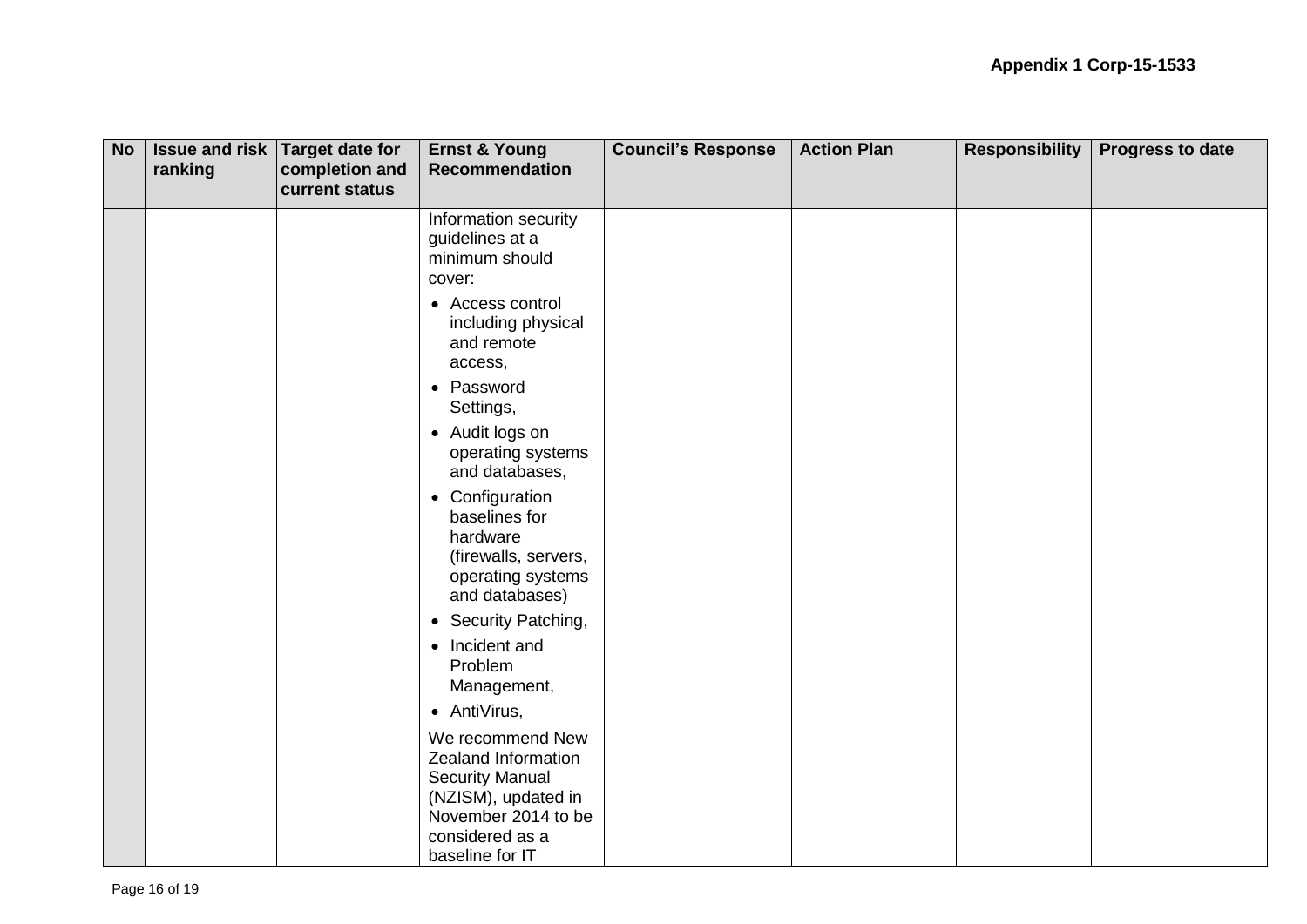| <b>No</b> | ranking | Issue and risk Target date for<br>completion and<br>current status | <b>Ernst &amp; Young</b><br>Recommendation                                                                                                                                                                                                                                                                                                                                                                       | <b>Council's Response</b> | <b>Action Plan</b> | <b>Responsibility</b> | Progress to date |
|-----------|---------|--------------------------------------------------------------------|------------------------------------------------------------------------------------------------------------------------------------------------------------------------------------------------------------------------------------------------------------------------------------------------------------------------------------------------------------------------------------------------------------------|---------------------------|--------------------|-----------------------|------------------|
|           |         |                                                                    | security practices.<br>Definite way of<br>adding structure is to<br>create information<br>security guidelines in<br>consultation with the<br>business to ensure<br>the guidelines are<br>relevant to the<br>business as well as<br>IT. These policies<br>should then be<br>reviewed and<br>approved at least<br>annually to make any<br>necessary<br>adjustments as a<br>result of IT<br>environment<br>changes. |                           |                    |                       |                  |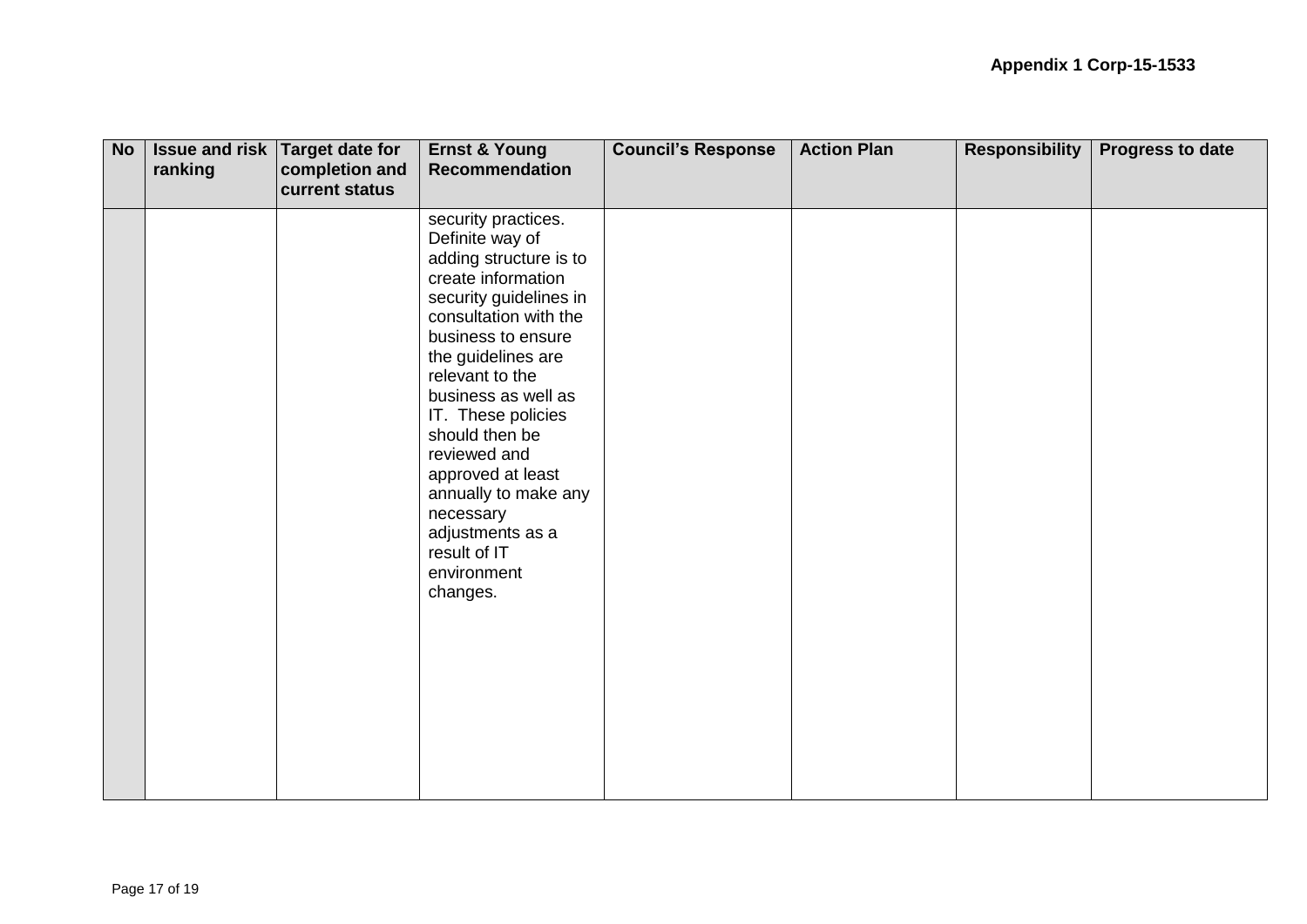| <b>No</b>      | ranking                                     | <b>Issue and risk Target date for</b><br>completion and<br><b>current status</b> | <b>Ernst &amp; Young</b><br><b>Recommendation</b>                                                                                                                                                                                                                                                                                                                                                                                                                                                                                                                                 | <b>Council's Response</b>                                                                                                                                                                                                 | <b>Action Plan</b>                                                                                                                                                                                                                                                                                                                                                                                                                         | <b>Responsibility</b>               | <b>Progress to date</b>                                                                                                                                          |
|----------------|---------------------------------------------|----------------------------------------------------------------------------------|-----------------------------------------------------------------------------------------------------------------------------------------------------------------------------------------------------------------------------------------------------------------------------------------------------------------------------------------------------------------------------------------------------------------------------------------------------------------------------------------------------------------------------------------------------------------------------------|---------------------------------------------------------------------------------------------------------------------------------------------------------------------------------------------------------------------------|--------------------------------------------------------------------------------------------------------------------------------------------------------------------------------------------------------------------------------------------------------------------------------------------------------------------------------------------------------------------------------------------------------------------------------------------|-------------------------------------|------------------------------------------------------------------------------------------------------------------------------------------------------------------|
| $5\phantom{1}$ | <b>Backup</b><br><b>Operations</b><br>(Low) | 30 June 2015<br>(on track)                                                       | Management should<br>consider:<br>Reviewing current<br>$\bullet$<br>backup operations<br>and approving<br>backup retention<br>periods as part of<br>the backup policy<br>that is being<br>developed.<br><b>Business and</b><br>system owners, in<br>consultation with<br>IT, should<br>authorise and<br>define the<br>retention periods<br>to ensure that<br>these are practical<br>and appropriate.<br>Retaining backup<br>$\bullet$<br>logs for all<br>applications and<br>recording<br>corrective actions<br>using the<br>centralised<br>incident<br>management<br>procedures. | Council agrees with<br>the observation.<br>Current back up<br>operations are in<br>place, however these<br>processes are being<br>reviewed along with<br>the wide ranging audit<br>and general IT<br>architecture review. | <b>Current network</b><br>and hardware<br>upgrades have<br>identified areas of<br>automation and<br>improved real time<br>replication of data.<br>Hardware<br>specifications and<br>switching set-ups<br>are currently under<br>review for all NCS<br>users, allowing<br>improved network<br>connectivity.<br>Improved<br>documentation<br>is a set<br>requirement<br>going forward,<br>with processes<br>and procedures<br>to be defined. | Marcus Bone -<br><b>ICT Manager</b> | Remedial plan for<br>Back-up systems<br>and applications<br>identified.<br>Scoping of optional<br>external support for<br>Back-up and DR<br>processes identified |